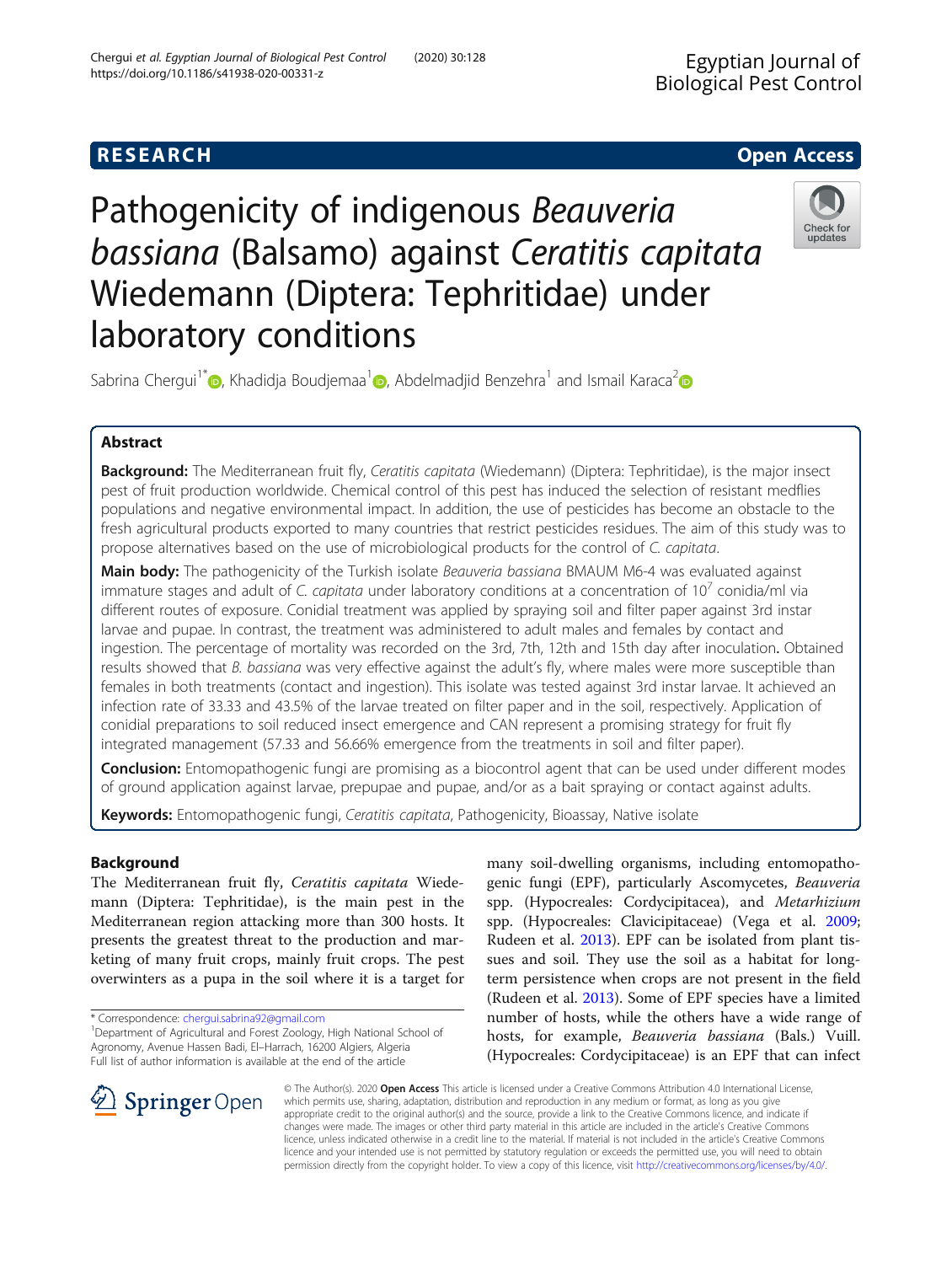a wide host range of over 700 insect species (De Faria and Wraight [2007\)](#page-6-0).

EPF have received a considerable interest from scientists for their efficacy against crop pests and their biological control potential. The laboratory work serves as an initial indicator for the selection of fungal isolates as effective biocontrol agents in terms of their pathogenicity, specialization and ease of production and adaptation to environmental conditions (El-Husseini et al. [2018](#page-6-0); Sayed et al. [2019\)](#page-6-0).

The efficacy of EPF such as Metarhizium anisopliae and Beauveria bassiana on pupae and adults of C. capitata has been reported by several authors (Ekesi et al. [2005](#page-6-0); Konstantopoulou and Mazomenos [2005](#page-6-0)). Despite the demonstrated virulence of these fungi against C. capitata, significant intraspecific variations in pathogen capacity among various strains and isolates of the same species have been observed, depending on the origin and initial host of the isolates (Castillo et al. [2000](#page-6-0); Quesada-Moraga et al. [2006](#page-6-0)). Thus, selection of EPF isolates is one of the most important steps in a microbial control program, as the process determines which isolates are most virulent for the pest as well as their behavior with respect to relates to mortality, sporulation and the production of harmful organisms on an artificial culture medium (Rohde et al. [2006\)](#page-6-0).

The indigenous Turkish isolate of B. bassiana BMAUM M6-4 was determined to cause infection to early and late instar larvae of the pine processionary Thaumetopoea wilkinsoni, (Lepidoptera: Notodontidae) (Gök et al. [2018](#page-6-0)) and larvae of Spodoptera littoralis (Lepidoptera : Noctuidae) (Cırbın et al. [2017\)](#page-6-0). Therefore, this study aimed to evaluate the virulence of this isolate against larvae, pupae (newly formed and older) and adults of Ceratitis capitata in the laboratory via different routes of exposure.

## Materials and methods

#### Insect rearing

The rearing of *C. capitata* was carried out at the Department of Plant Protection, Suleyman Demirel University, at  $25 \pm 1$  °C, 65% RH, under 14:10 (L:D) photoperiod. Larvae were reared in sterile Petri dishes containing artificial diet: water (56 ml), sugar (12 g), Hcl (0.3 ml), wheat germ  $(4 \text{ g})$ , yeast  $(3 \text{ g})$ , benzoic acid  $(0.3 \text{ g})$ , bran (23 g). Adults were provided by water and a solid diet consisting of sucrose and yeast.

### Fungal isolate

The EPF Beauveria bassiana BAUM M6-4, used in the following bioassays, was previously isolated from a soil sample obtained from an agricultural land in Isparta Province, Turkey (Baydar et al. [2016\)](#page-6-0).

#### Pathogenicity bioassays

The experiments were conducted under the controlled conditions of 25  $\pm$  1 °C, 62  $\pm$  5% RH and a photoperiod of 16:8 (L:D). Adults of C. capitata were maintained in cages and provided with diet for 5 days before using them for bioassays. The pupae and prepupae (3rd instar larvae) used in the experiments were obtained from the artificial rearing. One- and 6-day-old pupae were used for the bioassay. Fungal suspension at a concentration of  $10^7$  conidia/ml was tested and mortality rates were assessed at 3, 7, 12, and 15 days after treatment. Each treatment was performed in 4 replicates (15 individuals each), with a total of 60 individuals.

The soil tested, was obtained from a peach orchard in Isparta. The soil was sieved and sterilized before use. Soil's choice was close to the natural control conditions of this pest in agricultural areas. The soil was used as an incubation substrate or as a self-inoculation device of prepupae and pupae.

### Exposure of 3rd larval instar to conidial suspension Essay on filter paper

A group of 15 3rd instar larvae was placed on a filter paper in a sterile Petri dish (9 cm in diameter) after spraying it with a volume of 3 ml of conidial suspension at concentration of  $10<sup>7</sup>$  conidia/ml. The filter paper of the control group was sprayed with 3 ml of distilled water and 0.1% Tween80.

#### Soil bioassay

A group of 15 3rd instar larvae were placed in a plastic container  $(10 \times 6 \times 3)$  containing 50 g of natural soil and sieved after spraying this soil with 3 ml of conidial suspension. For the control treatments, the same volume with 0.1% Tween 80 used distilled in water. There were four replicates of 15 larvae  $(N = 60$ /treatment).

In both tests, the number of dead larvae was counted and the pupae formed from the treated larvae were monitored until the emergence of the adult.

### Exposure of pupae to conidial suspension Essay on filter paper

A group of 15 new formed pupae of C. capitata, aged 1 day old and old pupae (6 days old), was deposited on a filter paper in a Petri dish after spraying it with a volume of 3 ml of the suspension of conidia. Filter paper at the control group was sprayed with the same volume of 0.1% Tween80 was used in distilled water.

#### Soil bioassay

A group of 15 C. capitata pupae, aged 1 and 6 days, was placed in a box (10  $\times$  6  $\times$  3) containing 50 g of natural soil and sieved after spraying this soil with 3 ml of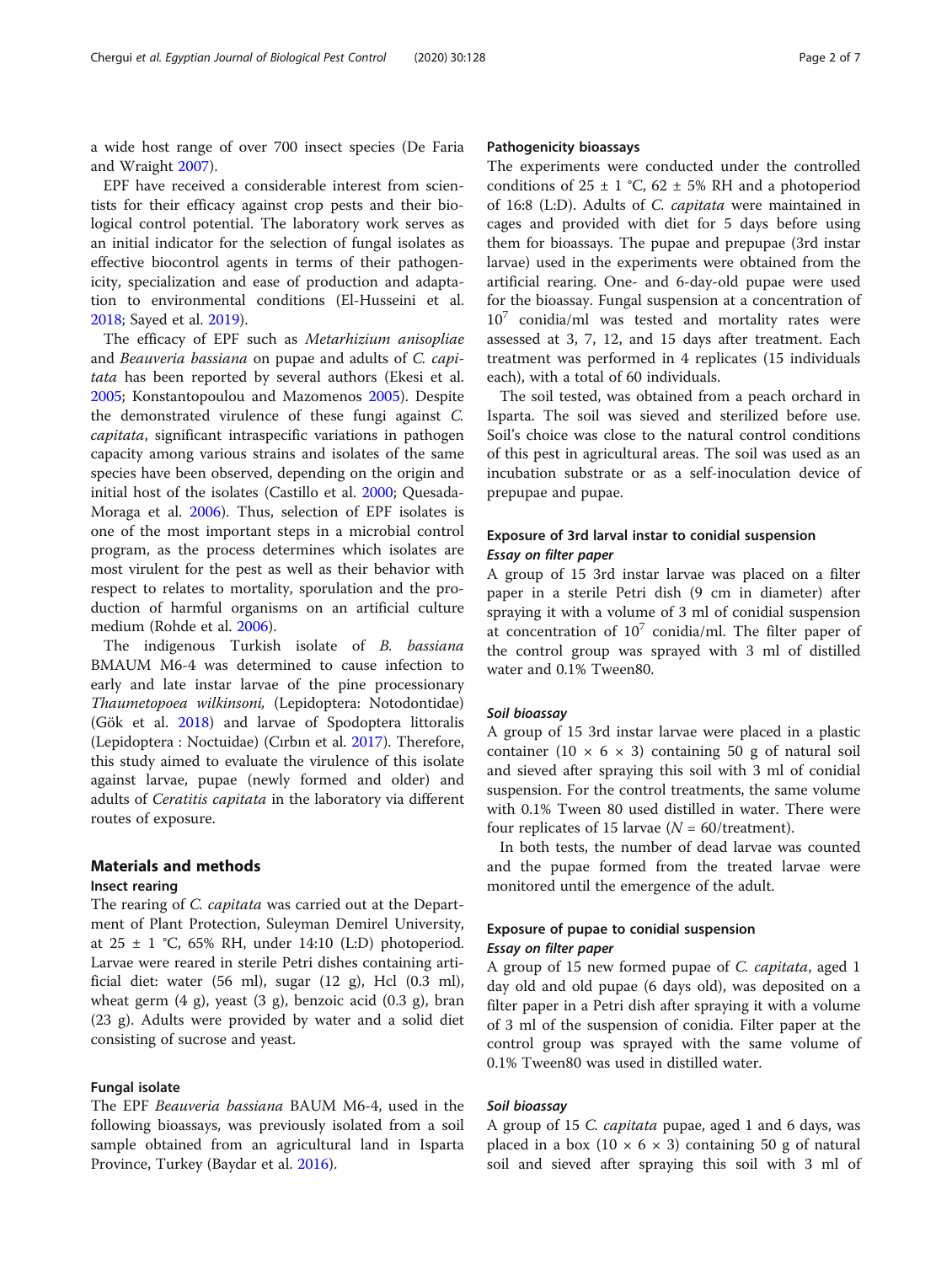suspension of conidia. For control treatments, 0.1% Tween 80 was used in distilled water.

Each treatment was replicated 4 times, i.e., 4 replicate groups of 15 pupae (total  $= 60$ ). In both tests, pupae were monitored until adult emergence.

# Exposure of adults to conidial suspension Contact bioassay

In this bioassay, 15 5-day-old male and female adults of C. *capitata* were placed in a box  $(11 \times 11 \times 6)$ . A filter paper was placed on the base of the box and sprayed with 3 ml of the conidia suspension before transferring C. capitata adults into the box. While walking on the treated filter paper, the flies were contacted to the spores. Each box received soaked cotton and a small amount of food. For control treatments, 0.1% Tween 80 was used in the water.

Dead adults were removed and transferred to another sterile Petri dish filled with wet filter paper. After sealing with Parafilm, the Petri dishes were stored at 25 °C and monitored daily for fungal symptoms.

#### Oral bioassay

One milliliter of B. bassiana suspension at a concentration of  $10^7$ conidia/ml was mixed with 1 ml of nutrient preparation for adults and placed on a piece of cotton. Flies consume this diet within 2–3 days. A diet without conidia was provided to adults and used as controls.

#### Statistical analysis

Mortalities were corrected, using Abbott formula (Abbott [1925\)](#page-6-0).  $LT_{50}$  values were calculated using Probit analysis (Finney [1971](#page-6-0)). All statistical analyses were performed using GraphPad Prism version 8.0.0 at the 0.05 level of significance.

#### Results and discussion

#### Pathogenicity against 3rd larval instar

Data presented in Fig. 1 show the susceptibility of 3rd instar C. capitata larvae to conidial treatment. Mean mortality rate of larvae was 55.03% in filter paper treatment and 43.33% in the soil treatment. No mortality was recorded in the control. Non-significant difference was observed between the treatment of filter paper and that of the soil ( $T = 1.406$ ; DF = 15;  $P > 0.05$ ). Treatment with *B. bassiana* was effective on both treatments.

Some treated larvae continued to pupate but a mortality rate occurred in the pupal stage. 41.20 and 44.97% emergence rates were recorded at the treatments in soil and filter paper, respectively, compared with 100% emergence in the control groups. The results revealed a significant difference between the emergence percentages of adults obtained in the control and in the treated larvae ( $F = 494.3$ , DF = 11,  $P < 0.0001$ ).

Obtained results are in contradiction with the results reported by Dimbi et al. ([2003](#page-6-0)) who reported no effect for Metarhizium anisopliae and B. bassiana on larvae of C. capitata, C. rosa and C. cosyra, although they are highly virulent against the adult stage of these species. The results are in agreement with several studies reporting that the larval stage of the C. capitata was the most vulnerable to EPF (Ekesi et al. [2005](#page-6-0); Quesada-Moraga et al. [2006\)](#page-6-0).

#### Pathogenicity against pupae

Treatment of B. bassiana BAUM M6-4 caused mortality in C. capitata pupae, resulting in a decrease in the emergence rate of treated pupae than the untreated pupae  $(F =$ 41.33, DF = 11,  $P < 0.0001$ ). Figure [2](#page-3-0) clearly shows that the treated pupae had a low emergence rate than the control. Obtained results revealed non-significant difference

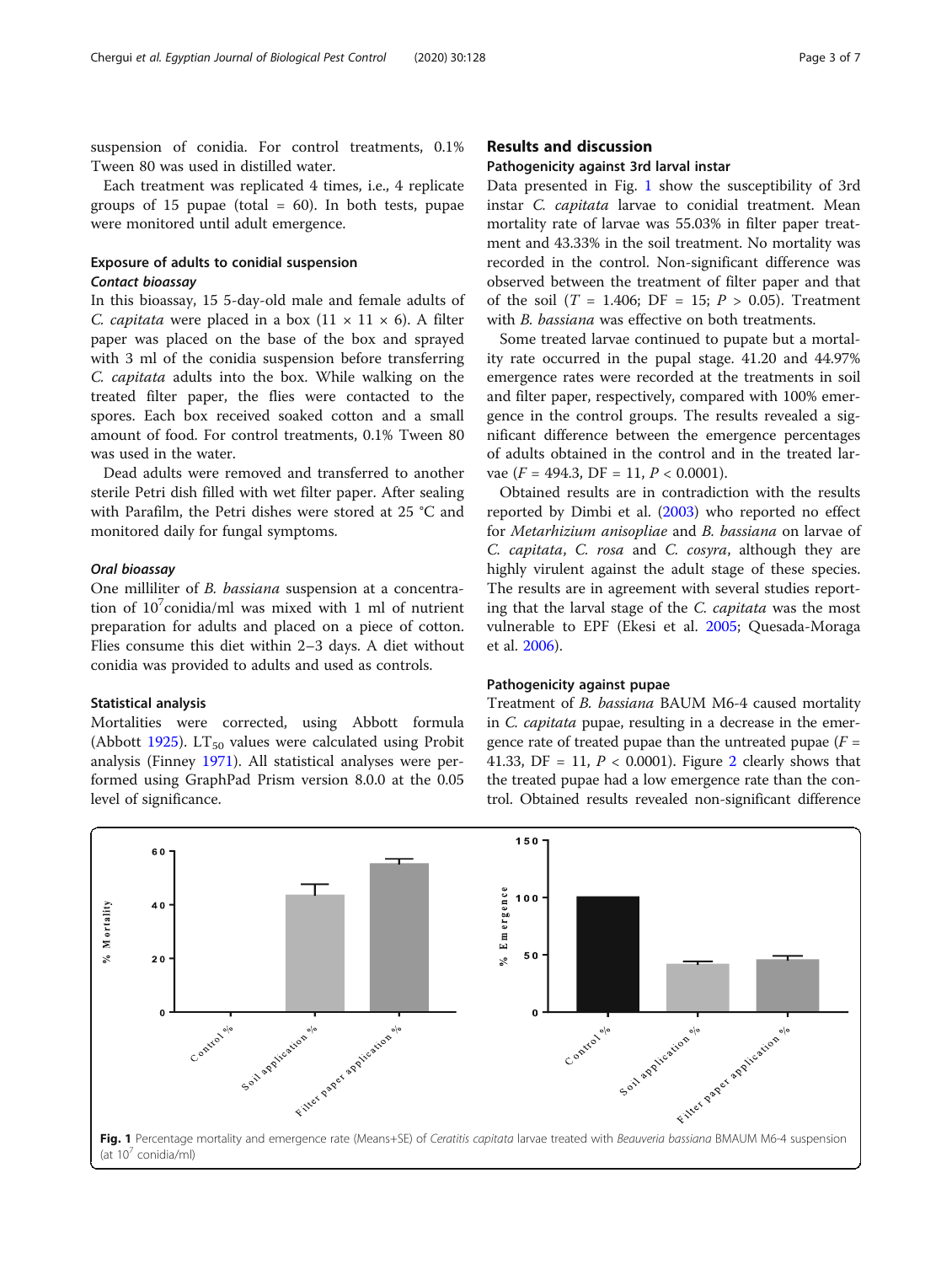<span id="page-3-0"></span>

between the two techniques of treatment (soil application and paper filter applications) ( $T = 0.9135$ ; DF = 7;  $P > 0.05$ ).

Infection with the B. bassiana BAUM M6-4 against C. capitata pupae caused a significant reduction in emergence rate and number of adults (56.66 and 57.33% emergence in filer paper and soil application, respectively, compared with 100% emergence in the control groups). This treatment contributed in reducing the population from one generation to the next. The B. bassiana BMAUM M6-4 isolate produced a dense condition on the treated pupae. A similar trend was reported by (Ekesi et al. [2005](#page-6-0)).

The results obtained in this study are consistent with those found by Mahmoud [\(2009\)](#page-6-0) who tested Bactrocera zonata (Diptera: Tephritidae) but did not differ from those found by Quesada-Moraga et al. ([2006](#page-6-0)) who reported mortality rates of C. capitata pupae to B. bassiana isolates ranging from 14 to 95.5%. Previously, Lezama-Gutiérrez et al. ([2000\)](#page-6-0) reported that M. anisopliae reduced adult emergence by 33 and 49% depending on soil type and about 37.9 to 98.75% mortality in Anastrepha ludens (Diptera: Tephritidae) larvae and puape, respectively. In another work, Alves et al. ([2004](#page-6-0)) found that a high concentration of conidia  $(1 \times 10^8$  conidia/ml) of B. bassiana and M. anisopliae was necessary to prevent the emergence of C. capitata.

Obtained results clearly showed that newly formed pupae (1 day old) were more susceptible to infection with EPF than the 6-day-old pupae in both the filter paper (T = 3.576; DF = 3;  $P < 0.05$ ) and soil tests (T = 7.565; DF = 3;  $P < 0.05$ ) (Fig. 3). 46.67% emergence in larvae aged 1 day old was recorded in the soil treatment and 48.33% in the filter paper treatment against 65 and 68% emergence in the 6-day-old pupae in the 2 treatments, respectively.

Ekesi et al. ([2002](#page-6-0)) evaluated the pathogenicity of M. anisopliae against pupae of 3 Tephritid species, including C. capitata, and found that pupal susceptibility

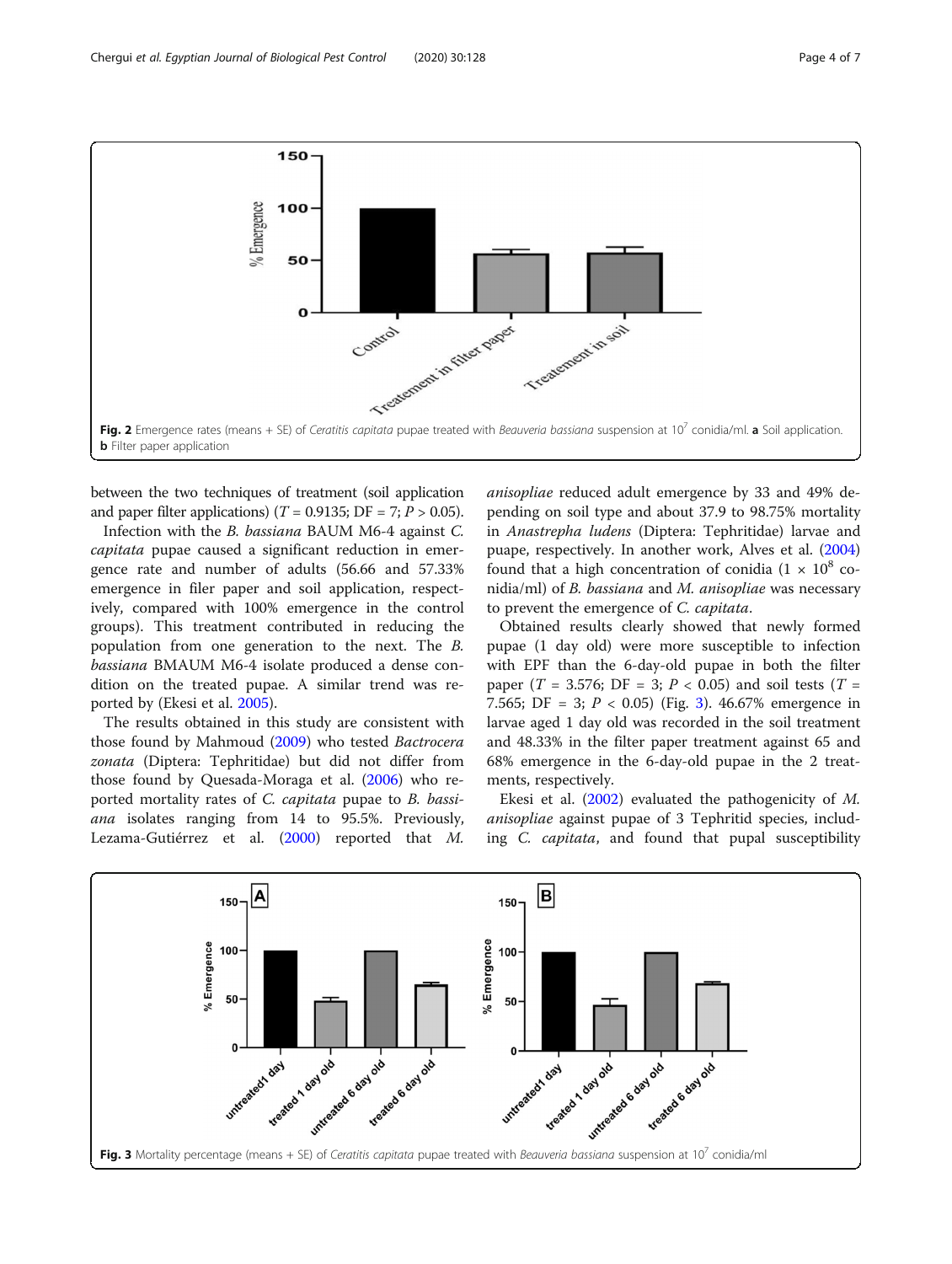decreased with increasing pupal age. In a recent study, Oreste et al. ([2015\)](#page-6-0) studied the interaction between age of puparia (at 2, 4, and 6 days old) and fungal strains. They addressed both the emergence of C. capitata adults and the mortality of pupae. They found that the fungal treatments of different B. bassiana strains were high on 2-day-old puparia (49.16 and 51.33% of mycosed puparia for ATCC 74040 and AL1 strain, respectively), while the rate of mycoses was low and ranged between 39 and 27.16%, when fungal treatments were performed on 4 and 6-day-old puparia. According to Beris et al. ([2013](#page-6-0)), the highest susceptibility of young pupae can be attributed to their softer cuticle.

It was recorded that adults obtained from treated pupae had a high mortality than the control. Adult mortality in the treatments was 14.29% in the soil treatment and 22.22% in the filter paper treatment, in addition uncompleted emergence was also observed. Ekesi et al. ([2002](#page-6-0)) cleared that the post-adult fungal infection was associated with the penetration of the hypha through the puparia integument in the body of the adult before emergence.

#### Pathogenicity against adults

The virulence of B. bassiana BMAUM M6-4 against adults of C. capitata was estimated 4 times after treatment. The results presented in Fig. 4 show the effect of oral and contact treatment on male and female adult mortality. No mortality was observed at the control for both sexes.

The average adult mortality of C. capitata after contact treatment with conidial suspension of B. bassiana strain BMAUM M6-4 reached 51.67% of adult females and 71.67% of adult males. A highly significant difference in mean mortality between males and females of C. capitata treated as contact method with conidial suspension of B. bassiana BAUM M6-4 at  $10^7$  conidia/ml was found (*T* = 2.132; DF = 30; *P* < 0.05). As well, similar results were estimated between males and females of C. *capitata* treated with oral method ( $T = 2.637$ ; DF = 30;  $P < 0.05$ ). The average adult mortality of C. capitata after feeding a mixture of conidial suspension and artificial food for 48 h was higher in males (86.33%) than in females (68.33%). Obtained data revealed a significant difference between the two modes of application ( $T = 2.158$ ; DF = 30;  $P < 0.05$ ). The mortality induced by ingestion was significantly higher than that caused by contact. 73.33% and 86.33% of mortality were recorded toward adult males and females, respectively. Indeed, treated females by ingestion were more susceptible to infection (68.33% mortality 15 days post-treatment) than those treated by contact  $(51.67%)$   $(T = 2.853; DF = 30; P < 0.05)$ . Similary, males treated by ingestion were more susceptible to infection (68.33% mortality) than those treated by contact (73.33%)  $(T = 2.137; DF = 30; P < 0.05).$ 

Dead individuals of C. capitata, covered with a white mycelium characteristic of the fungus *B. bassiana* (Fig. [5](#page-5-0)). The average percentage of dead treated adults, which developed mycelium was 100%.

In contact bioassay, on the 3rd day of treatment, mortality rate was 1.67% for females and 6.67% for males ( $T =$ 1.567; DF = 6;  $P > 0.05$ ). On the 7th day, mortality became 10% for females and 33.33% for males ( $T = 7.00$ ; DF = 6;  $P < 0.05$ ). On 12th day, mortality of females was 28.33% and 58.33% of males (*T*= 6.646; DF = 6 ; *P* < 0.05). A maximum of 51.67 and 73.33% was recorded on the 15th day of treatment for males and females, respectively  $(T =$ 13.01; DF = 6;  $P < 0.05$ ).

In oral bioassay, on the 3th day of treatment mortality was 10.33% for females and 26.67% for males ( $T = 8.671$ ;  $DF = 3$ ;  $P < 0.05$ ). On 7th day, the fungus caused 35 and 53.33% mortality in females and males, respectively ( $T =$ 5.745; DF = 6;  $P$  < 0.05). On 12th day, the rate became 61.67% in females and 83.33% in males ( $T = 5.811$ ; DF = 6;

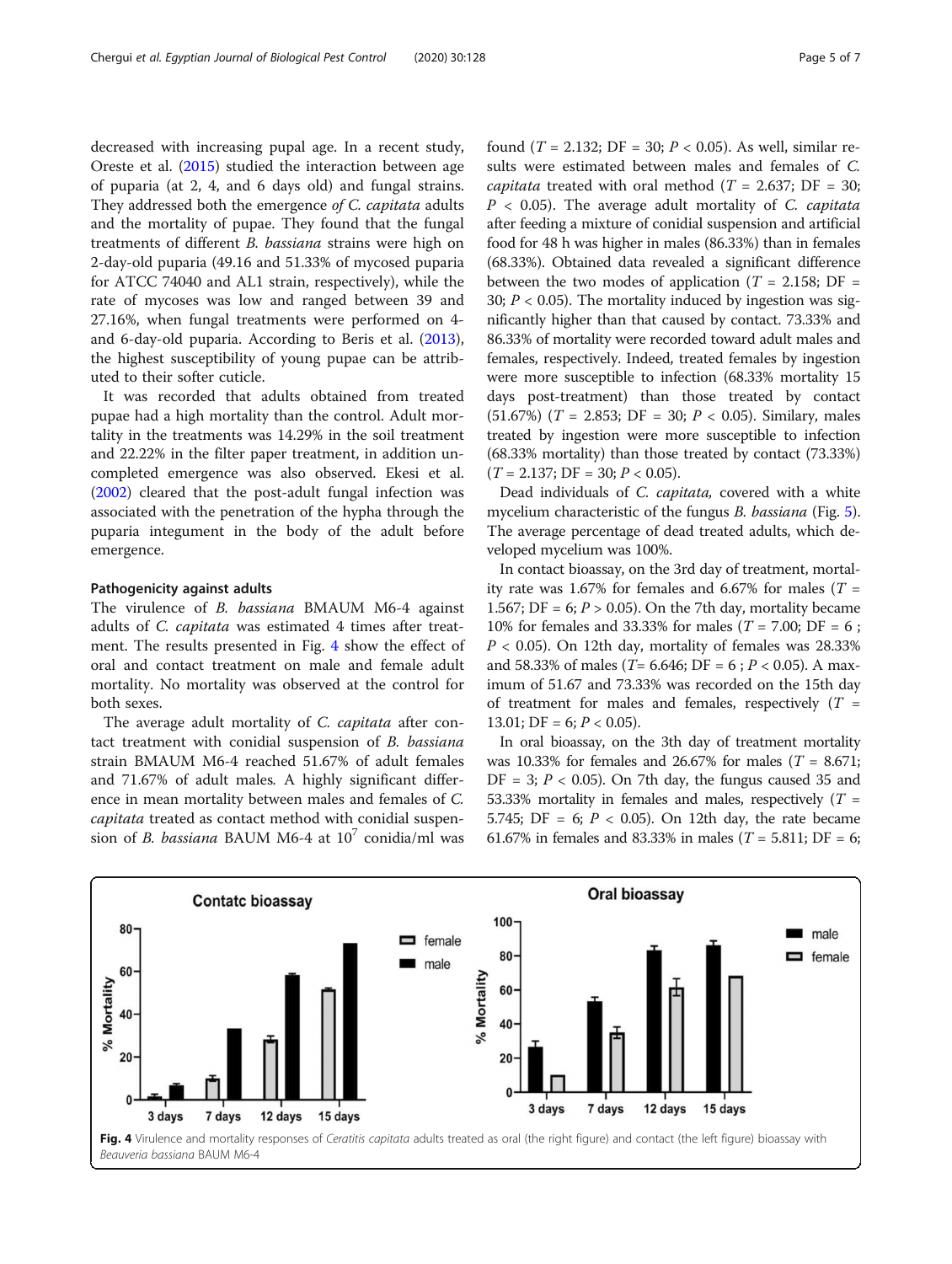<span id="page-5-0"></span>

 $P < 0.05$ ). The maximum 86.33 and 68.33% were recorded on the 15th day of treatment for males and females of C. *capitata*, respectively  $(T = 11.01; DF = 6; P < 0.05)$ .

In oral treatment, Probit analysis of the time mortality response  $(LT_{50})$  for adult females was 10.87 days. Whereas, chi square was 37.61. However,  $LT_{50}$  for male was 6.54 days. Whereas, chi-square was 45.59. In contact treatment, the  $LT_{50}$  for adult females was 14.68 days. Whereas, chi-square was 27.28. For adult males  $LT_{50}$  for male was 10.54 days. Whereas, Chi square was 47.45. The slope values of EPF toward adults are presented in Table 1. The slopes of 5.13 and 4.95 were observed in oral bioassays, while they were 3.61 and 4.04 in contact bioassays. The  $LT_{50}$  values were significantly higher in contact bioassay than in contact bioassay ( $F = 8.569$ ,  $P <$ 0.0001). The differences were non-significant in slopes  $(F = 1.598; P = 0.26)$ . However, the differences between intercepts were significant  $(F = 34.34; P < 0.0001)$ .

Obtained results agree with the findings Konstantopoulou and Mazomenos [\(2005\)](#page-6-0) who reported a moderate pathogenicity of B. bassiana when tested as oral bioassay against Bactrocera oleae (Diptera: Tephritidae) adults (causing 62.6% mortality) and obtained  $LT_{50}$ values of 17 days. In the same publication, authors obtained  $LT_{50}$  values of 13.4 days for adults C. capitata inoculated as oral bioassay with B. bassiana.

The fungal treatment of B. bassiana BMAUM M6-4 against adults of C. capitata caused a cumulated mortality for both sexes, whereas the male mortality was higher than of the female in both treatments (oral and contact bioassay). This result suggests that the male adults were

more susceptible than females which agree with (El-Akhdar and Ouda [2009](#page-6-0) and Boudjelida and Soltani [2011\)](#page-6-0). In addition,  $LT_{50}$  was shorter in adult males (6.54 and 10.54 days in oral and contact bioassay, respectively) than in adult females (10.87 and 14.68 days, for the same bioassays, respectively). For both tests (10.54 and 14.68 days in oral and contact bioassay, respectively), that confirms the susceptibility of males to infection with EPF than females. Mahmoud ([2009\)](#page-6-0) reported  $LT_{50}$  of 14.67 days for *B. oleae* treated with B. bassiana as oral treatment, while it was 16.6 days in contact treatment.

Fly mortality changes with time, starting 3rd day after inoculation. The effect of the fungus M. anisopliae against the 4th larvae and the adults of C. capitata showed a high toxicity with a concentration-response manner with a mortality started from day 3 to day 6 confirmed the results of Yee and Lacey [\(2005](#page-6-0)) and Boudjelida and Soltani [\(2011\)](#page-6-0).

#### Conclusions

The present study reported that the BMAUM M6-4 strain of B. bassiana had a notable efficacy against different stages of *C. capitata*. The fungus could be a promising biological control agent under different modes of applications as conidial application to the soil against pupae and 3rd instar larvae. Further research is needed to determine the efficacy of this isolate in the field to assess its actual contribution as a biological control agent against the fruit flies.

Table 1 LT<sub>50</sub> of adult males and females of Ceratitis capitata treated as oral and contact bioassay with Beauveria bassiana BAUM M6-4

| Mode of treatment |        | TL50 $\pm$ SE (day) | Intercept | Slope $\pm$ SE   | $x2$ (DF = 9) |
|-------------------|--------|---------------------|-----------|------------------|---------------|
| Contact bioassay  | Female | $14.68 \pm 0.27$    | 4.354     | $3.614 \pm 0.42$ | 37.61         |
|                   | Male   | $10.54 + 0.24$      | 5.547     | $4.041 \pm 0.53$ | 45.59         |
| Oral bioassay     | Male   | $6.54 \pm 0.20$     | 5.770     | $4.959 + 0.55$   | 47.45         |
|                   | Female | $10.87 \pm 0.19$    | 7.636     | $5.130 + 0.7$    | 27.28         |
|                   |        |                     |           |                  |               |